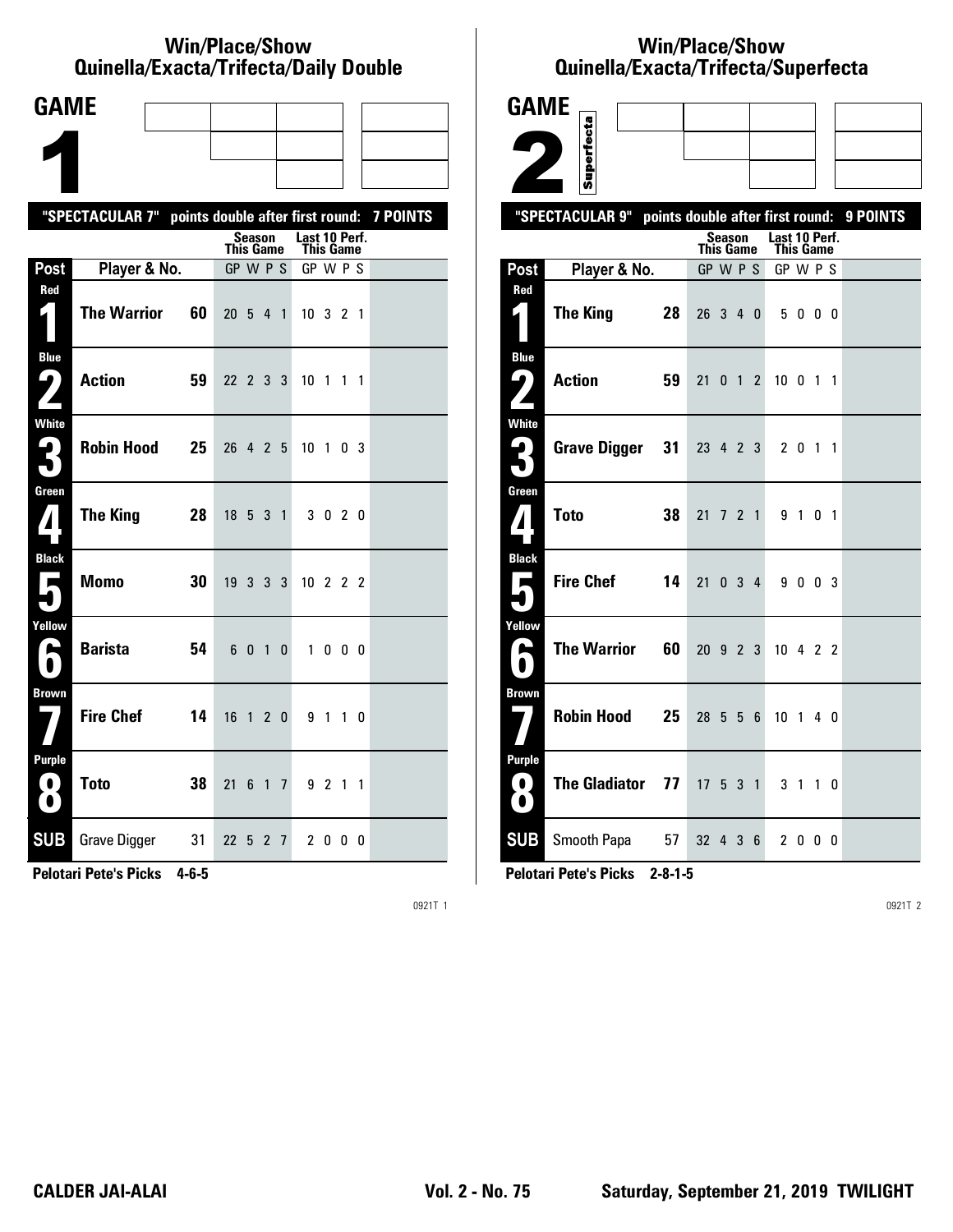### **Win/Place/Show Qui nel la/Exacta/Tri fecta/Pick 5**



|                                      | "SPECTACULAR 7"         |          |          | points double after first round: |                     |                |                |                            |                |                |                  |              | <b>7 POINTS</b> |                |  |  |
|--------------------------------------|-------------------------|----------|----------|----------------------------------|---------------------|----------------|----------------|----------------------------|----------------|----------------|------------------|--------------|-----------------|----------------|--|--|
|                                      |                         |          |          | Season<br>This Game              |                     |                |                | Last 10 Perf.<br>This Game |                |                | <b>All Games</b> | Team         |                 |                |  |  |
| <b>Post</b>                          | Player & No.            |          | GP W P S |                                  |                     |                | GP W P S       |                            |                |                | GP W P S         |              |                 |                |  |  |
| Red                                  | <b>The General</b>      | 23       | 56       | 6                                | 4 1 1               |                | 7              | 2                          | 1              | $\overline{2}$ | 17               | 4            | $\mathcal{P}$   | $\overline{1}$ |  |  |
|                                      | <b>The Natural</b>      | 16       | 50       | 2                                | 6 15                |                | 9              | 1                          | 0              | 2              |                  |              |                 |                |  |  |
| <b>Blue</b><br>$\blacktriangleright$ | <b>Robin Hood</b>       | 25       | 34       | 5                                | 5                   | $\overline{2}$ | 7              | 0                          | $\overline{2}$ | 0              | 5                | $\mathbf{1}$ | $\mathbf{0}$    | $\overline{1}$ |  |  |
|                                      | <b>Ghost</b>            | 22       | 43       | 7                                | 6                   | 3              | 3              | 2                          | 1              | 0              |                  |              |                 |                |  |  |
| White                                | <b>Smooth Papa</b>      | 57       | 50       | 8                                | 6                   | 5              | 8              | 1                          | $\overline{c}$ | 0              | 5                | 0            | 0               | $\overline{2}$ |  |  |
|                                      | <b>Barista</b>          | 54       | 23       | 1                                | $\overline{2}$      | $\overline{2}$ | 2              | 0                          | 0              | 0              |                  |              |                 |                |  |  |
| Green                                | <b>Fire Chef</b>        | 14       | 23       | $\overline{4}$                   | 6                   | 3              | 9              | 1                          | 1              | 3              | 11               | 5            | $\mathbf{1}$    | 3              |  |  |
| $\blacktriangle$                     | <b>Momo</b>             | 30       | 23       | 3                                | 4                   | 5              | 10             | 2                          | 0              | 3              |                  |              |                 |                |  |  |
| <b>Black</b>                         | Toto                    | 38       | 27       | 8                                | 1                   | 3              | 9              | $\overline{c}$             | 0              | 1              | 8                | $\mathbf{0}$ | $\overline{1}$  | $\mathbf{1}$   |  |  |
|                                      | <b>Big Z</b>            | 37       | 26       | 0                                | $\mathbf{1}$        | 1              | 2              | 0                          | 0              | 0              |                  |              |                 |                |  |  |
| Yellow                               | La Primera              | 99       | 13       | 0                                | 1                   | 1              | $\overline{c}$ | 0                          | 0              | n              | 3                | $\mathbf{1}$ | $\mathbf{0}$    | $\mathbf{1}$   |  |  |
| $\blacksquare$                       | <b>The Warrior</b>      | 60       | 28       | 9                                | 6                   | $\overline{2}$ | 10             | 0                          | 4              | 1              |                  |              |                 |                |  |  |
| Brown                                | Cabby                   | 35       | 49       | 5                                | 8                   | 5              | $\overline{c}$ | $\Omega$                   | $\Omega$       | 1              | 14               | $\mathbf{0}$ | 3               | $\mathbf{1}$   |  |  |
|                                      | <b>El Nino</b>          | 84       | 46       | 8                                | 6                   | 8              | 7              | $\overline{c}$             | 1              | 2              |                  |              |                 |                |  |  |
| Purple                               | <b>Grave Digger</b>     | 31       | 46       | 8                                | 8                   | 6              | 6              | $\overline{c}$             | 1              | 1              | 12 <sup>2</sup>  | 3            | $\overline{1}$  | $\mathbf{1}$   |  |  |
| $\bullet$                            | <b>The King</b>         | 28       | 57       | 8 1 3                            |                     | 5              | 9              | 1                          | 2              | 1              |                  |              |                 |                |  |  |
| <b>SUBS</b>                          | Mr. White<br>The Hammer | 93<br>33 | 39<br>27 | 7<br>1                           | 3<br>$\overline{c}$ | 9<br>1         | 5<br>3         | 1<br>0                     | 1<br>0         | 1<br>0         |                  |              |                 |                |  |  |
|                                      |                         |          |          |                                  |                     |                |                |                            |                |                |                  |              |                 |                |  |  |

**Pelotari Pete's Picks 2-6-1**

0921T 3

## **Win/Place/Show Qui nel la/Exacta/Tri fecta**



|                            | "SPECTACULAR 7"                   |          | points double after first round: |                |                          |                          |                |                | <b>7 POINTS</b> |        |                |                   |                |                |
|----------------------------|-----------------------------------|----------|----------------------------------|----------------|--------------------------|--------------------------|----------------|----------------|-----------------|--------|----------------|-------------------|----------------|----------------|
|                            |                                   |          | This Game                        | <b>Season</b>  |                          |                          | Last 10 Perf.  | This Game      |                 |        |                | Team<br>All Games |                |                |
| Post                       | Player & No.                      |          | GP W P S                         |                |                          |                          | GP W P S       |                |                 |        |                | GP W P S          |                |                |
| Red                        | <b>Toto</b>                       | 38       | 31                               | 6              | 3                        | 3                        | 9              | 1              | 0               | 1      |                |                   |                |                |
|                            | <b>The Gladiator</b>              | 77       | 38                               | 6              | 5                        | $\overline{1}$           | 7              | 1              | 0               | 4      | 4              | $\overline{2}$    | $\mathfrak{p}$ | - 0            |
| <b>Blue</b>                | <b>Smooth Papa</b>                | 57       | 48 12                            |                | 6                        | 8                        | 8              | 2              | 1               | 3      |                |                   |                |                |
| پا                         | <b>Action</b>                     | 59       | 41                               | 6              | 5                        | $\overline{1}$           | 9              | 0              | 2               | 0      | 9              | $\overline{2}$    | 3              | 2              |
| <b>White</b><br>$\zeta$    | <b>Straight Dealin 10</b>         |          | 30                               | 5              | $\overline{2}$           | $\overline{2}$           | 5              | 1              | 0               | 0      | $\mathfrak{p}$ | $\bf{0}$          | $\mathbf{0}$   | - 0            |
|                            | <b>Momo</b>                       | 30       | 26                               | 6              | 4                        | 3                        | 9              | 3              | 1               | 1      |                |                   |                |                |
| Green                      | <b>Grave Digger</b>               | 31       | 43                               | 7              | 8                        | 6                        | 6              | $\overline{c}$ | 1               | 0      | 8              | 4                 | 1              | 1              |
| Ζ                          | <b>The Warrior</b>                | 60       | 28                               | 6              | 7                        | $\overline{2}$           | 8              | 2              | 1               | 0      |                |                   |                |                |
| <b>Black</b><br>П          | <b>The Ace</b>                    | 92       | 60                               | 8              | 9                        | 5                        | 7              | 0              | 1               | 1      | 19             | $\mathfrak{p}$    | $\overline{7}$ | $\overline{0}$ |
|                            | <b>El Nino</b>                    | 84       | 47                               | 8              | 8                        | $\overline{\phantom{a}}$ | 6              | 2              | 1               | 0      |                |                   |                |                |
| Yellow                     | <b>Gitty Up!</b>                  | 82       | 35                               | 7              | 3                        | 3                        | 6              | 1              | 0               | 1      | $\overline{4}$ | $\mathbf{1}$      | $\Omega$       | - 0            |
|                            | <b>The Hammer</b>                 | 33       | 30                               | 1              | $\overline{\phantom{a}}$ | 0                        | 5              | 0              | 0               | 0      |                |                   |                |                |
| Brown                      | La Primera                        | 99       | 12                               | $\mathbf{0}$   | 1                        | 1                        | 1              | 0              | $\Omega$        | 0      | 5              | $\Omega$          | 1              | $\mathbf{1}$   |
|                            | <b>The King</b>                   | 28       | 42                               | 4              | 7                        | 6                        | 7              | 0              | 2               | 1      |                |                   |                |                |
| <b>Purple</b><br>$\bullet$ | <b>Mr. White</b>                  | 93       | 37                               | $\overline{2}$ | 7                        | 8                        | 5              | 0              | 1               | 3      | 1              | $\mathbf{0}$      | $\Omega$       |                |
|                            | <b>Barista</b>                    | 54       | 20                               | 1              | 1                        | 5                        | $\overline{c}$ | 0              | 0               | 1      |                |                   |                | - 0            |
| <b>SUBS</b>                | The General<br><b>The Natural</b> | 23<br>16 | 51<br>49                         | 6<br>5         | 5<br>9                   | 6<br>$\overline{1}$      | 5<br>7         | O<br>0         | 0<br>1          | 0<br>1 |                |                   |                |                |
|                            |                                   |          |                                  |                |                          |                          |                |                |                 |        |                |                   |                |                |

**Pelotari Pete's Picks 3-4-6**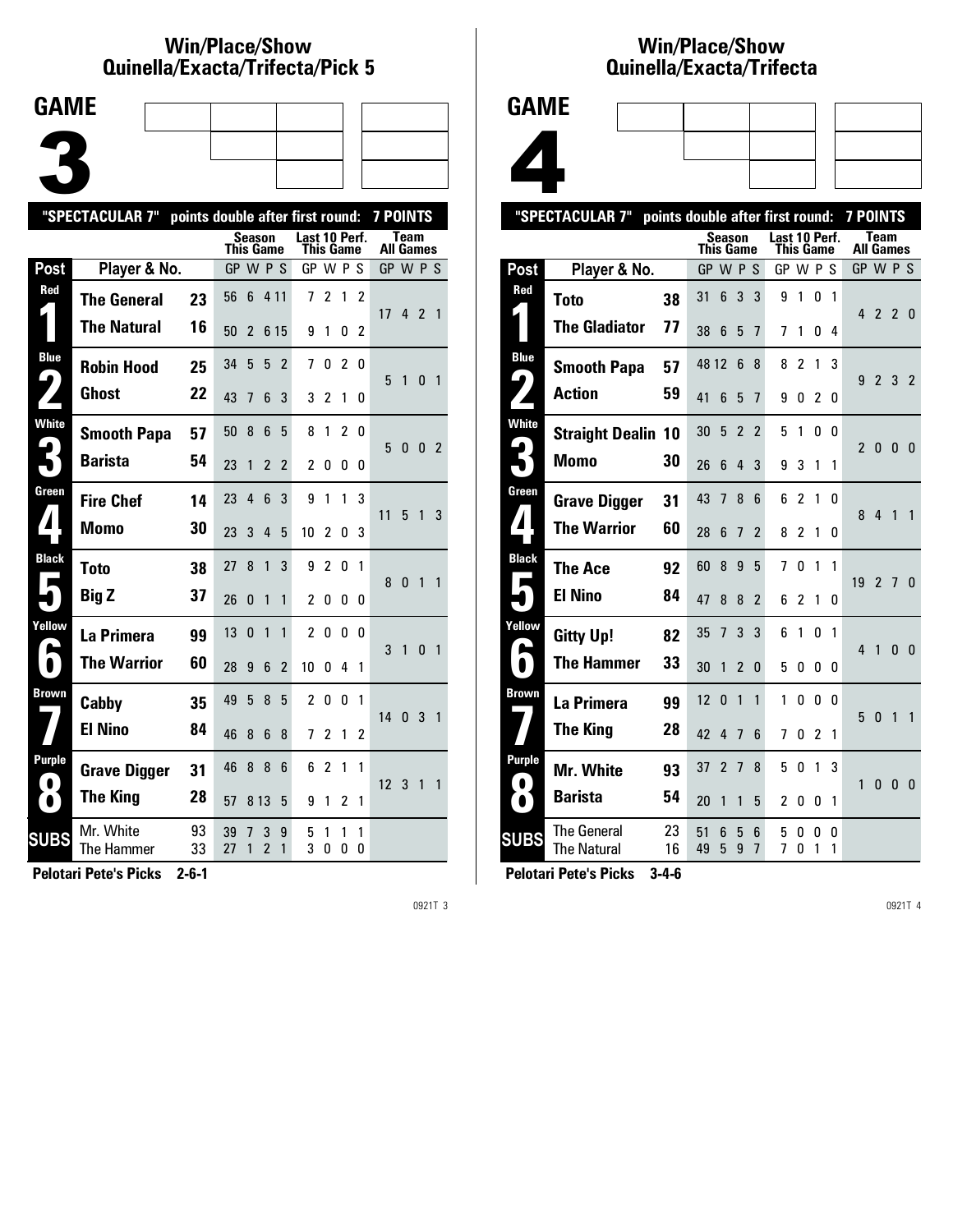## **Win/Place/Show Qui nel la/Exacta/Tri fecta**

| <b>GAME</b> |  |  |
|-------------|--|--|
|             |  |  |
|             |  |  |
|             |  |  |
|             |  |  |
|             |  |  |
|             |  |  |
|             |  |  |

|                     | "SPECTACULAR 7"<br>points double after first round: |          |                  |                     |                 |                | <b>7 POINTS</b>            |                |                     |              |                  |              |                |                |
|---------------------|-----------------------------------------------------|----------|------------------|---------------------|-----------------|----------------|----------------------------|----------------|---------------------|--------------|------------------|--------------|----------------|----------------|
|                     |                                                     |          | <b>This Game</b> | Season              |                 |                | Last 10 Perf.<br>This Game |                |                     |              | <b>All Games</b> | Team         |                |                |
| Post                | Player & No.                                        |          | GP W P S         |                     |                 |                | GP W P S                   |                |                     |              | GP W P S         |              |                |                |
| Red                 | <b>Gitty Up!</b>                                    | 82       | 32               | 4                   | 3               | 3              | 5                          | 1              | 0                   | $\mathbf{1}$ | 3                | $\mathbf{0}$ | 0              | - 0            |
|                     | <b>Barista</b>                                      | 54       | 21               | 3                   | 1               | 2              | 2                          | 0              | 0                   | 0            |                  |              |                |                |
| <b>Blue</b>         | The Ace                                             | 92       | 38               | $\overline{2}$      | $6\phantom{1}$  | 7              | 8                          | 0              | 3                   | 2            | 15               |              | $\overline{2}$ | $\overline{1}$ |
|                     | <b>Action</b>                                       | 59       | 46               | 4                   | 4               | 2              | 6                          | 0              | 0                   | 0            |                  | $\mathbf{1}$ |                |                |
| <b>White</b>        | <b>Fire Chef</b>                                    | 14       | 25               | 4                   | 4               | 4              | 5                          | 0              | $\overline{c}$      | 1            | 7                | 1            | 1              | 1              |
|                     | <b>The Gladiator</b>                                | 77       | 40               | 4                   | $\mathfrak{p}$  | 5              | 7                          | 0              | 1                   | 1            |                  |              |                |                |
| Green               | Cabby                                               | 35       | 44               | 3                   | 5               | 3              | 8                          | 1              | 1                   | 1            | 11               | 0            | 0              | $\overline{1}$ |
|                     | <b>Big Z</b>                                        | 37       | 20               | 0                   | $\mathfrak{p}$  | 2              | 4                          | 0              | 0                   | 1            |                  |              |                |                |
| <b>Black</b>        | <b>The General</b>                                  | 23       | 51               | 9                   | $\overline{4}$  | 4              | 7                          | $\overline{2}$ | 0                   | $\mathbf{1}$ | 15               | 1            | 44             |                |
|                     | <b>El Nino</b>                                      | 84       | 42               | 4 1 2               |                 | 5              | 6                          | 0              | 2                   | 0            |                  |              |                |                |
| Yellow              | <b>Grave Digger</b>                                 | 31       | 34               | 6                   | $6\phantom{1}6$ | 4              | 6                          | $\mathfrak z$  | 1                   | <sub>0</sub> | 11               | $\mathbf{0}$ | 2 <sub>2</sub> |                |
| $\bullet$           | Ghost                                               | 22       | 23               | 5                   | $\overline{2}$  | $\overline{2}$ | 2                          | 0              | 0                   | 0            |                  |              |                |                |
| Brown               | <b>Robin Hood</b>                                   | 25       | 48               | 5                   | 4 1 1           |                | 5                          | 1              | 0                   | U            | 11               | $\mathbf{0}$ | 2 <sub>4</sub> |                |
|                     | <b>The Natural</b>                                  | 16       | 41               | 6                   | 6               | 7              | 8                          | $\overline{2}$ | 1                   | 2            |                  |              |                |                |
| Purple<br>$\bullet$ | La Primera                                          | 99       | 9                | $\Omega$            | $\mathbf{0}$    | 1              | $\overline{c}$             | 0              | 0                   | 0            | 2                | $\mathbf{0}$ | $\mathbf{0}$   | 0              |
| $\bullet$           | <b>The Hammer</b>                                   | 33       | 28               | $\mathfrak z$       | $\Omega$        | 3              | 6                          | 0              | 0                   | 1            |                  |              |                |                |
| <b>SUBS</b>         | <b>Smooth Papa</b><br>The King                      | 57<br>28 | 39<br>52         | $\overline{2}$<br>5 | 6<br>5          | 5<br>9         | 8<br>9                     | 0<br>0         | 1<br>$\overline{2}$ | 3<br>1       |                  |              |                |                |
|                     |                                                     |          |                  |                     |                 |                |                            |                |                     |              |                  |              |                |                |

**Pelotari Pete's Picks 5-1-4**

0921T 5

## **Win/Place/Show Qui nel la/Exacta/Tri fecta/Super fecta**



|                            | "SPECTACULAR 9"           |          | points double after first round: |                |                                  |                                   |                |               |              | 9 POINTS        |                          |              |                |
|----------------------------|---------------------------|----------|----------------------------------|----------------|----------------------------------|-----------------------------------|----------------|---------------|--------------|-----------------|--------------------------|--------------|----------------|
|                            |                           |          | Season<br>This Game              |                |                                  | Last 10 Perf.<br><b>This Game</b> |                |               |              |                 | Team<br><b>All Games</b> |              |                |
| Post                       | Player & No.              |          | GP W P S                         |                |                                  | GP W P S                          |                |               |              |                 | GP W P S                 |              |                |
| Red                        | <b>The Ace</b>            | 92       | 48<br>$\overline{2}$             | $6\phantom{1}$ | $\overline{4}$                   | 10                                | 0              | 4             | $\mathbf{1}$ |                 |                          |              |                |
|                            | <b>Big Z</b>              | 37       | 13<br>0                          | 0              | 0                                | 5                                 | 0              | 0             | 0            | 11              | 0                        | 0            | - 0            |
| <b>Blue</b>                | <b>Smooth Papa</b>        | 57       | 8<br>33                          | 8              | $\overline{2}$                   | 8                                 | 1              | 4             | 1            |                 |                          |              |                |
| $\blacklozenge$            | <b>El Nino</b>            | 84       | 51 11 10                         |                | 5                                | 8                                 | 4              | 2             | 0            | 13              | 5                        | $\mathbf{0}$ | - 0            |
| <b>White</b>               | Cabby                     | 35       | 36<br>5                          | 3              | 5                                | 8                                 | 1              | 0             | 0            | 8               | 0                        | $\mathbf{1}$ | 1              |
|                            | Ghost                     | 22       | 33<br>3                          | $\mathfrak z$  | 6                                | 3                                 | 0              | 0             | 0            |                 |                          |              |                |
| Green                      | <b>Gitty Up!</b>          | 82       | 35<br>4                          | $\overline{2}$ | 5                                | 6                                 | 0              | 0             | 3            | 10              | 1                        | 1            | 1              |
| ◢                          | <b>The Natural</b>        | 16       | 48<br>3                          | 6              | 5                                | 8                                 | 2              | 0             | 1            |                 |                          |              |                |
| <b>Black</b>               | <b>Mr. White</b>          | 93       | 36<br>6                          | 4              | 3                                | 6                                 | 1              | 0             | 0            | 12 <sup>3</sup> |                          | $\mathbf{1}$ | $\overline{2}$ |
|                            | <b>The Gladiator</b>      | 77       | 43<br>7                          | 8              | 9                                | 7                                 | 1              | $\mathfrak z$ | 0            |                 |                          |              |                |
| Yellow                     | <b>The General</b>        | 23       | 6<br>56                          | 5              | 9                                | 9                                 | $\overline{2}$ | 0             | 0            | 12              | 2 <sub>0</sub>           |              | $\overline{2}$ |
|                            | <b>Barista</b>            | 54       | 21<br>2                          | 1              | 1                                | $\overline{c}$                    | 0              | 0             | 1            |                 |                          |              |                |
| <b>Brown</b>               | <b>Straight Dealin 10</b> |          | 30<br>5                          | $\overline{2}$ | $\overline{c}$                   | 7                                 | 1              | 0             | 1            | 7               | $\mathbf{0}$             | $\Omega$     | $\overline{0}$ |
|                            | <b>The Hammer</b>         | 33       | 20<br>0                          | 0              | $\overline{2}$                   | 6                                 | 0              | 0             | 1            |                 |                          |              |                |
| <b>Purple</b><br>$\bullet$ | La Primera                | 99       | 9<br>1                           | 0              | $\overline{2}$                   | $\overline{c}$                    | 0              | 0             | 1            | 5               | 0                        |              |                |
| O.                         | <b>Action</b>             | 59       | 60<br>3                          |                | 6 1 1                            | 7                                 | 1              | 1             | 1            |                 |                          | $\mathbf{0}$ | $\overline{2}$ |
| <b>SUBS</b>                | <b>Fire Chef</b><br>Momo  | 14<br>30 | 21<br>4<br>47                    | 3<br>710       | $\overline{c}$<br>$\overline{1}$ | 1<br>2                            | 0<br>O         | 0<br>O        | 0<br>1       |                 |                          |              |                |
|                            |                           |          |                                  |                |                                  |                                   |                |               |              |                 |                          |              |                |

**Pelotari Pete's Picks 6-7-1-2**